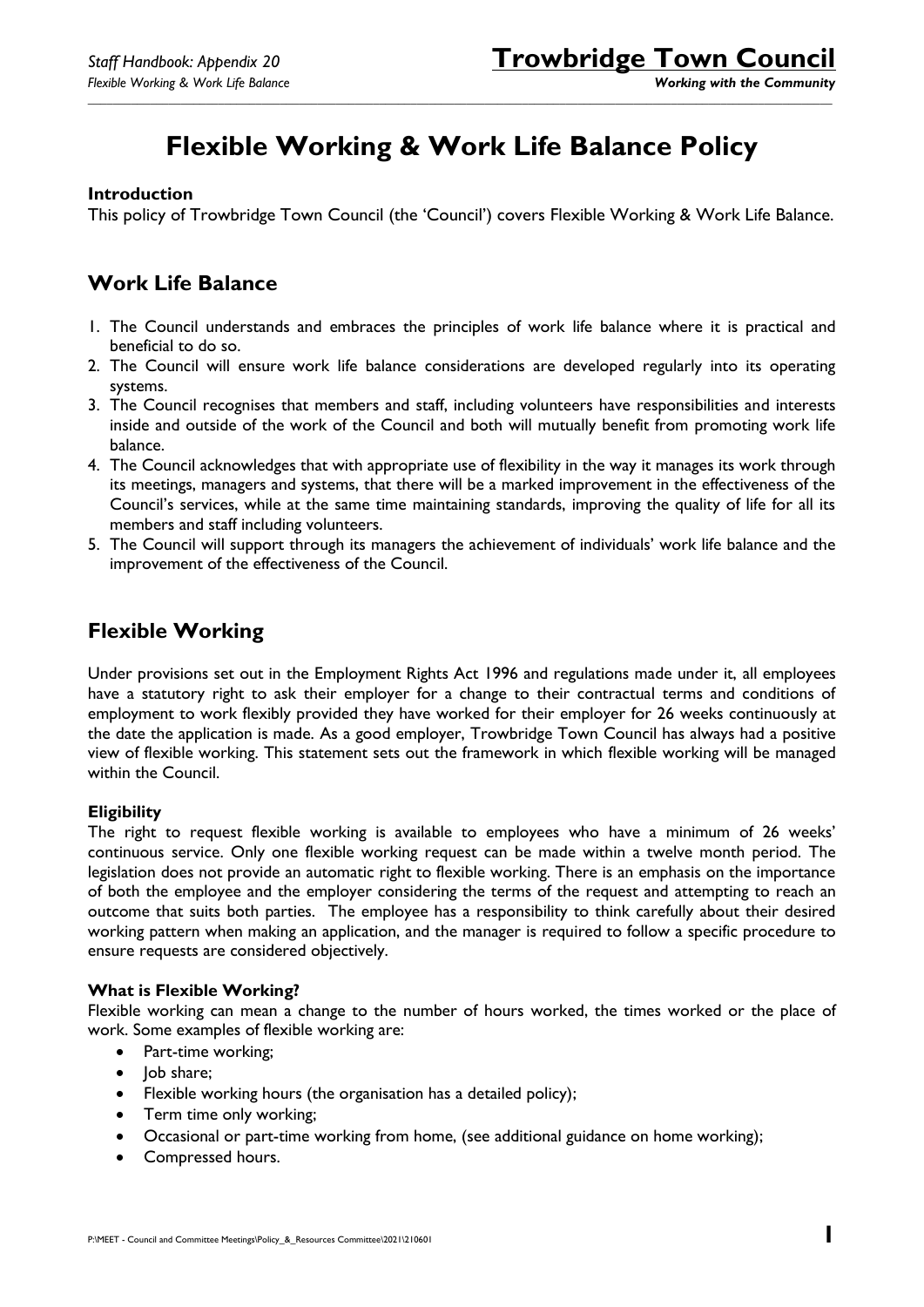#### **How to apply**

Anyone considering flexible working must first discuss with their manager the reasons for the request to change their working pattern. Not all roles within the council may be suitable for all types of flexible working, and it would be appropriate for the employee to discuss this with their line manager in the first instance.

*\_\_\_\_\_\_\_\_\_\_\_\_\_\_\_\_\_\_\_\_\_\_\_\_\_\_\_\_\_\_\_\_\_\_\_\_\_\_\_\_\_\_\_\_\_\_\_\_\_\_\_\_\_\_\_\_\_\_\_\_\_\_\_\_\_\_\_\_\_\_\_\_\_\_\_\_\_\_\_\_\_\_\_\_\_\_\_\_\_\_\_\_\_\_\_\_\_\_\_\_\_\_\_\_\_\_\_\_\_\_\_\_\_\_\_\_\_\_\_\_*

A formal application must be made in writing to their Line Manager. It should set out clearly:

- The desired change in working pattern;
- How it will impact upon the work of the Council;
- How the employee will manage their work to ensure there is no loss in efficiency;
- The impact of the change of the work pattern on the employee's colleagues;
- How any potential problems will be overcome; and
- When the employee wishes to start the new way of working.

If the flexible working request involves working from home, the employee should also complete the application form and risk assessment form attached (*[Appendix 1](#page-5-0)*) and submit these to their Line Manager. Employees are encouraged to complete the form electronically providing as much information as possible. *All electronic copies must be saved to personal drives to ensure the information remains confidential.*

The line manager will present the application to Head of Service for Resources and Venues. (HOR) for it be considered fully.

#### **Who makes the decision?**

The HOR will consider all applications and consult the appropriate manager as required. The Council will notify employees of the decision as soon as possible. If an application is approved, the working arrangement may be implemented on a trial basis for an initial period of 6 months if necessary. If an application is refused, the individual will be notified in writing with reasons why the request cannot be accommodated. The grounds for refusing a request include:

- Additional burden of costs;
- Inability to reorganise work among other staff;
- Inability to recruit additional staff;
- Detrimental impact on quality
- Detrimental effect on customer service;
- Detrimental impact on performance;
- Insufficient work available during the periods the employee proposes to work; or
- The proposal does not fit in with planned structural changes.

If the risk assessment highlights any cause for concern, the HOR should seek advice from the Health & Safety Officer. If access to the Council's server is required, the Facilities Manager (FM) will be notified so that they can issue guidance notes on how to log in from home.

Home working arrangements will be reviewed on an annual basis, or sooner if circumstances change.

The process must be undertaken within 3 months, but can be extended by mutual agreement. Regardless of whether an application is approved or not, a further application cannot be made within 12 months.

#### **Right of Appeal**

An employee has the right of appeal against HOR's decision and this should be made to the Town Clerk. A meeting should take place to discuss a refusal to grant a request. It is important that this is dealt with in a timely manner as the law requires the consideration process to be completed within three months of first receiving the request, including any appeal.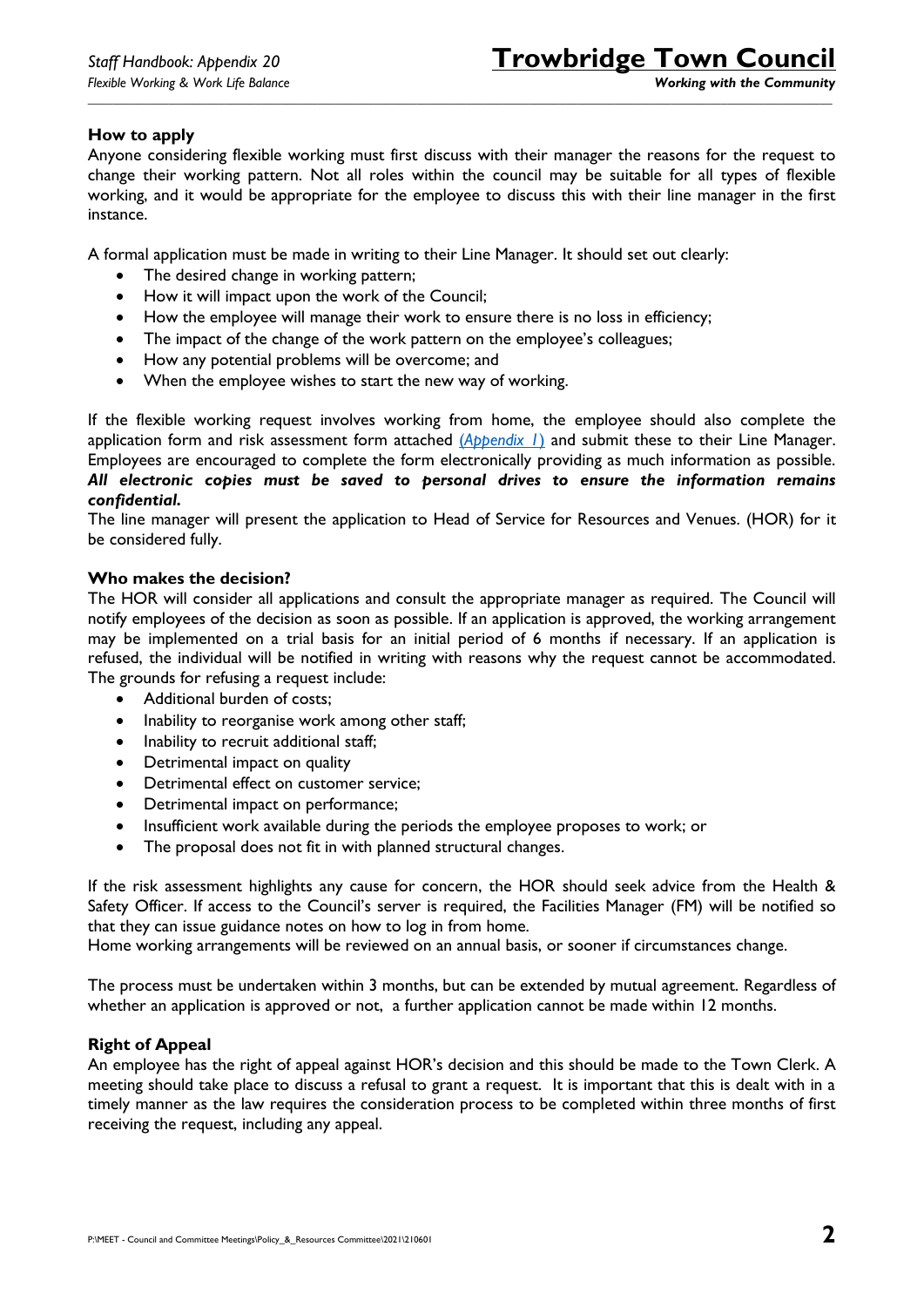#### **Review**

The HOR and the appropriate Manager will undertake a review after 6 months. This is to ensure that the change in work pattern is working effectively and that there is no adverse impact on either the work of the Council or the efficient working of the team. If there appears to be a problem, the individual will be consulted before a decision is made to vary the working pattern further or revert to the original working arrangement.

*\_\_\_\_\_\_\_\_\_\_\_\_\_\_\_\_\_\_\_\_\_\_\_\_\_\_\_\_\_\_\_\_\_\_\_\_\_\_\_\_\_\_\_\_\_\_\_\_\_\_\_\_\_\_\_\_\_\_\_\_\_\_\_\_\_\_\_\_\_\_\_\_\_\_\_\_\_\_\_\_\_\_\_\_\_\_\_\_\_\_\_\_\_\_\_\_\_\_\_\_\_\_\_\_\_\_\_\_\_\_\_\_\_\_\_\_\_\_\_\_*

At the end of the review, the HOR will confirm in writing whether or not the working pattern may continue. If it may not continue, a minimum of two months' notice will be given that the working pattern cannot be accommodated and will end on a specified date.

All flexible working will be reviewed periodically by management to ensure that the needs of the Council continue to be met.

#### **Home Working**

#### **Definition**

Occasional home working is when an employee undertakes some of their duties from home on an ad hoc basis. This is usually planned in advance and may be for complete or part days.

Part time working from home is when an employee has been approved to split their weekly contracted hours by working some days in the office and some days from home. These days will be approved in advance and HR will ensure the shared calendar displays such arrangements.

Examples of the type of work considered suitable for home working include report writing, preparations for meetings, project work etc. The holding of meetings at home is not permitted due to public liability insurance.

Working from home enables work to be carried out more efficiently in a quiet location and without disruption. It may also prove a more efficient use of time if employees who have been away from their work base for part of day and are closer to their home on their return journey, complete the working day at home rather than at their normal place of work.

In cases where recovering from an illness or surgery, and an employee has been signed as Fit for Work, the Council may agree that an employee can work from home for a short specified period. This may include agreeing to home working for a fixed period e.g. two weeks, as well as shorter ad hoc periods. Managers and employees should be aware of the potential impact home working could have on teams e.g. isolation from the team, and/or Council activities, a reduction in effective managerial support or supervision.

In cases where the Town Clerk requests a period of home working, the Leader will consider the request.

In cases where a HOS requests a period of home working, the Town Clerk will consider the request.

Due to the nature of individual tasks, some roles within the Council are not deemed suitable for home working, and it is advised you consult with your Manager prior to making any application.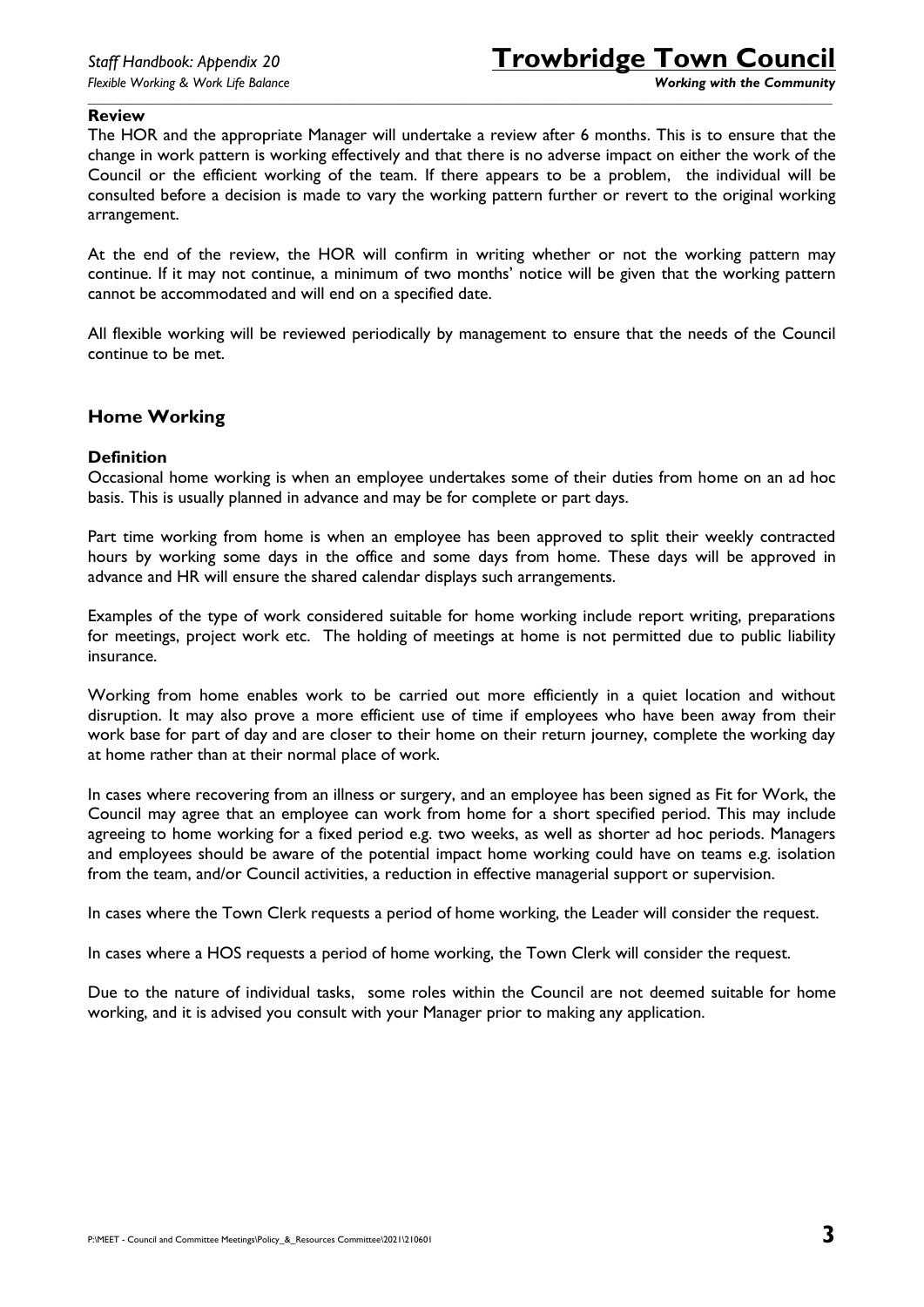#### **Rules**

- Home working arrangements should work for both the Council and the employee.
- Wherever possible, requests for home working should be made at least one month before the employee wishes to start the arrangement.

*\_\_\_\_\_\_\_\_\_\_\_\_\_\_\_\_\_\_\_\_\_\_\_\_\_\_\_\_\_\_\_\_\_\_\_\_\_\_\_\_\_\_\_\_\_\_\_\_\_\_\_\_\_\_\_\_\_\_\_\_\_\_\_\_\_\_\_\_\_\_\_\_\_\_\_\_\_\_\_\_\_\_\_\_\_\_\_\_\_\_\_\_\_\_\_\_\_\_\_\_\_\_\_\_\_\_\_\_\_\_\_\_\_\_\_\_\_\_\_\_*

- Risk assessments of the home working environment, in line with legal requirements, must be undertaken. An application and self-assessment form *(Appendix 1)* must be completed by the employee and agreed by the HOR before home working can commence.
- Requests should be considered on their own merits, taking into account resources, impact on colleagues and working relationships.
- When working from home employees are responsible for ensuring they are contactable during normal working hours. This must be via a Council mobile telephone (where provided) or the employee's home or mobile telephone numbers. Details of personal telephone numbers will remain confidential within the Council; messages will be taken and forwarded on.
- As a general rule it is not considered necessary for those working from home to require supplies of stationery etc. Printing and collating of documents should be carried out on Town Council premises.
- Under no circumstances should home working be used as an alternative method of meeting carer responsibilities.
- Home working agreements will be reviewed in light of any change of circumstances, whether relating to employee, work they are required to undertake, or the working environment.

#### **Responsibilities**

#### **Employer Responsibilities**

**Health & Safety -** In line with the Health & Safety at Work Act 1974 ("the Act") and its Health & Safety Policy, the Council will ensure, as far as reasonably practical, the health, safety and welfare at work of all employees, including those working from home. The Council reserves the right to inspect home working premises in order to ensure that the Act, current risk assessments and Council policies and procedures are being adhered to. Reasonable notice will be given to employees before any inspection.

**Insurance -** The Council accepts liability for accidents which are proven to have been caused by the authorised use of equipment provided by them in line with any instructions issued.

**Data Protection, Security & Confidentiality - Council employees will be instructed that in instances** where their colleagues are working from home they will not disclose any personal details e.g. telephone numbers to anyone outside of the Council.

#### **Employee Responsibilities**

**Health & Safety -** Employees are expected to carry out their work in such a way as to ensure, as far as reasonably practical, that there is no risk to health and safety to themselves, members of their family or visitors.

**Insurance -** Home working may have an effect on domestic insurance policies. Employees wishing to work from home must inform their insurance company of the change in circumstances and the use, and identity, of equipment owned by the Council. An employee's mortgage provider may need to be informed. Employees living in council or privately rented accommodation should notify their landlord and/or examine the terms of their lease. Any equipment belonging to the employee but being used for Council business should be operated in line with any instructions issued. It is reasonable for the Council to assume that this done.

**Accidents, Incidents & Dangerous Occurrences -** In line with the Council's Accident Reporting Procedure, employees must inform their line manager of any accidents, incidents or dangerous occurrences which take place whilst working at home. The initial report should be via telephone with the appropriate paperwork being completed on the employee's return to the workplace.

**Policies and Procedures -** All work carried out on Council business is covered by the requirements of the Council's policies and procedures, even if this work is undertaken at home.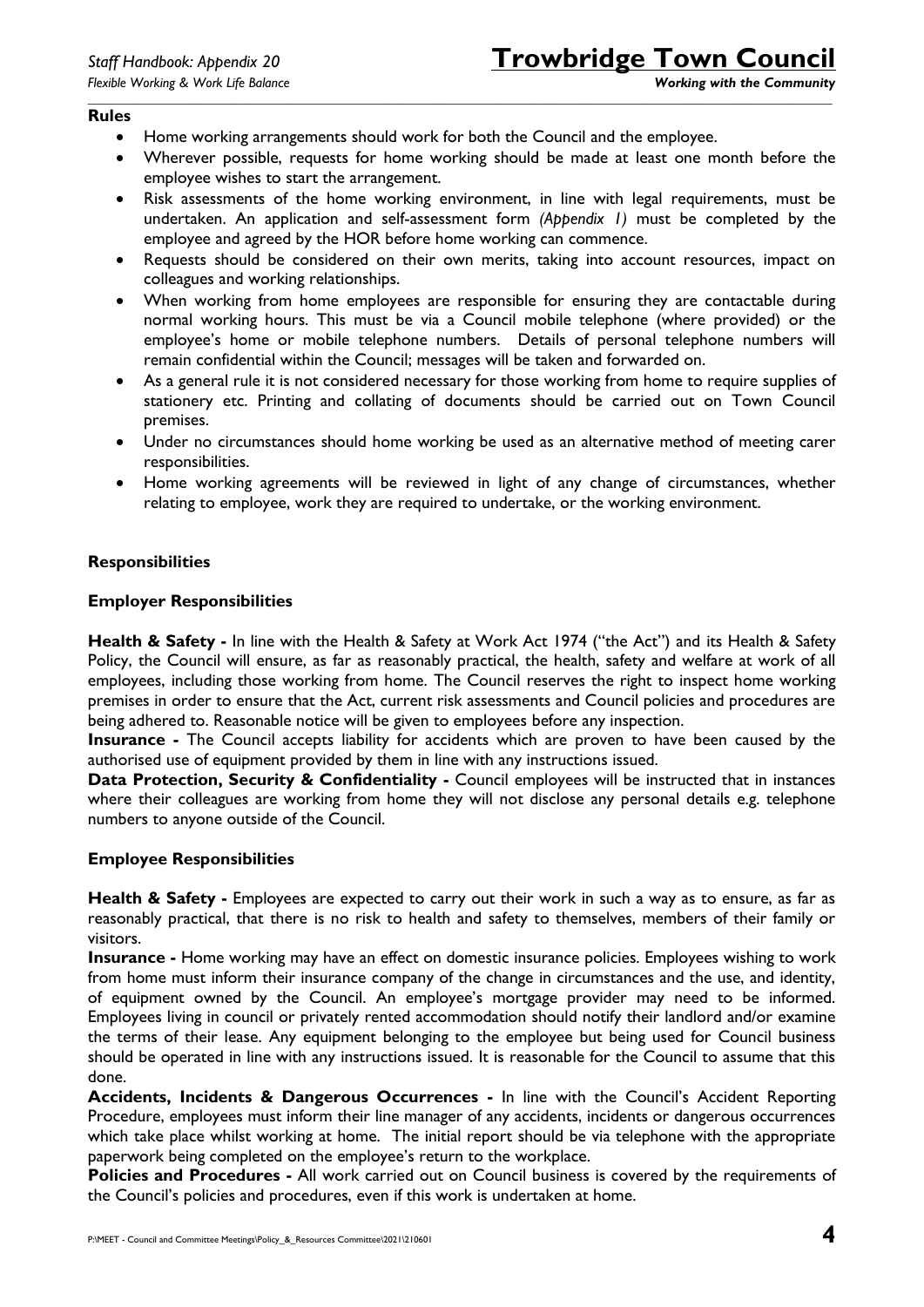# *Staff Handbook: Appendix 20* **Trowbridge Town Council**

**Data Protection, Security & Confidentiality -** Arrangements for home working should ensure that the employee can maintain the security and confidentiality of documents within the home environment whilst complying with Data Protection legislation and the Council's Email, Internet and Computer Use Policy & Procedure (employees should be aware that even when using their personal equipment to undertake Council business they must comply with this procedure).

*\_\_\_\_\_\_\_\_\_\_\_\_\_\_\_\_\_\_\_\_\_\_\_\_\_\_\_\_\_\_\_\_\_\_\_\_\_\_\_\_\_\_\_\_\_\_\_\_\_\_\_\_\_\_\_\_\_\_\_\_\_\_\_\_\_\_\_\_\_\_\_\_\_\_\_\_\_\_\_\_\_\_\_\_\_\_\_\_\_\_\_\_\_\_\_\_\_\_\_\_\_\_\_\_\_\_\_\_\_\_\_\_\_\_\_\_\_\_\_\_*

**Remote Access -** Employees who wish to work from home can connect to the same server session as experienced within the office. Your Line Manager needs to provide permission for you to have this access; Line Managers will then instruct HR and the Facilities Manager to provide documentation and instructions on how to get access. Access to the TTC contacts database and server information should be limited and employees must not divulge any information held on the database to any third party. If you are using a shared family PC employees should ensure that other family members don't have access to the councils remote sessions. The easiest way to do this is to ensure your home PC has unique login credentials for each family member, or at least does not have access to the employees own profile. All Data Protection, security and confidentiality rulings must be adhered to. An application to provide one of the council's laptops can be made to the line manager should the equipment at home not be suitable or available to the employee. Further details regarding these can be provided by the Facilities Manager and should be discussed with your line manager.

**Council Tax -** If the area of the house being used for home working is also used by the rest of the family at other times there are no implications regarding Council Tax. However, if the area is used solely for business and is not available to the family there may need to be a change of definition. In such cases the employee should check the details with the Billing Authority.

**Taxation -** Employees choosing to work from home may be entitled to claim tax relief and should contact HMRC to claim directly.

**Equipment -** Equipment required for occasional home working will depend on the nature of the work being undertaken. For IT based work the use of the employee's personal equipment is likely to provide the best solution. If any equipment owned by the Council is subsequently lost or damaged by an employee that employee shall be expected to pay for its replacement.

#### **Lance Allan – Town Clerk & Proper Officer**

**Signed**:…………………………………………. **Date:**……………………………………..

*Approved at the meeting of the Polices & Resources Meeting 1st June 2021 Date of next review: November 2023*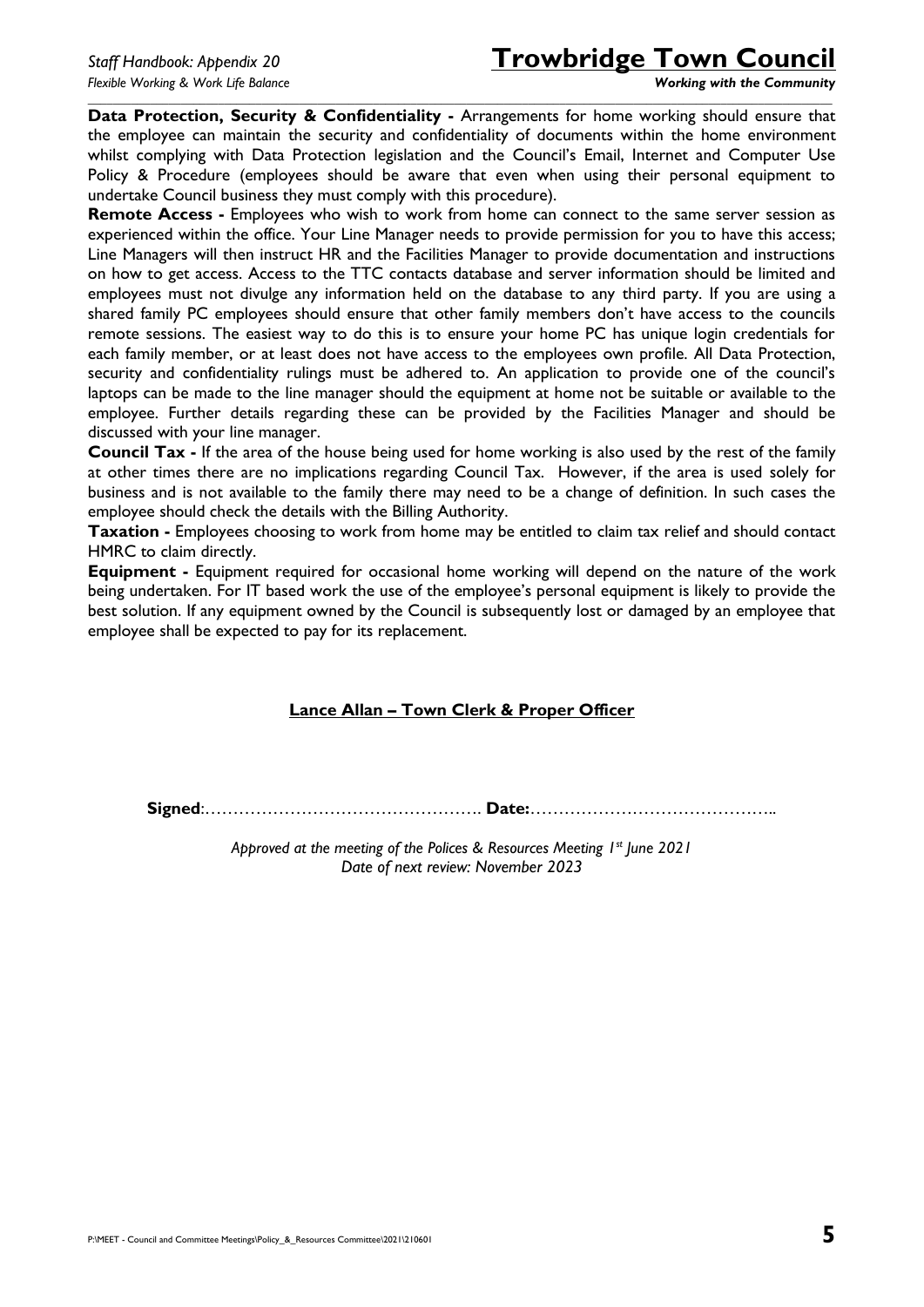# *Staff Handbook: Appendix 20* **Trowbridge Town Council**

<span id="page-5-0"></span>*\_\_\_\_\_\_\_\_\_\_\_\_\_\_\_\_\_\_\_\_\_\_\_\_\_\_\_\_\_\_\_\_\_\_\_\_\_\_\_\_\_\_\_\_\_\_\_\_\_\_\_\_\_\_\_\_\_\_\_\_\_\_\_\_\_\_\_\_\_\_\_\_\_\_\_\_\_\_\_\_\_\_\_\_\_\_\_\_\_\_\_\_\_\_\_\_\_\_\_\_\_\_\_\_\_\_\_\_\_\_\_\_\_\_\_\_\_\_\_\_*

## **Appendix 1**

**Home Working: Application form and Risk Assessment** 

To be reviewed annually or if circumstances change

**Employee Name: Job Title:**

**Department: Date of Risk Assessment:**

**Home telephone number: Mobile telephone number: Mobile telephone number:** *Work / personal – please indicate*

**Home Address:**

**Statement of need for home working**

**Benefits for Town Council**

**Benefits for Employee**

**Assessment of impact to Town Council** - describe the arrangements that can be made for hand over with colleagues and how your other duties will be covered when you work from home e.g. first aid, signatory.

#### **Network access**

I will require secure access to the Council's server in order to receive/send emails YES / NO

#### **Employee Declaration**

I confirm that:

- the attached risk assessment was carried out in relation to the facilities and equipment I have at home and which I intend to use when working at a PC as part of the occasional home working arrangement
- I understand my responsibilities under the policy in respect of occasional home working and confidentiality of Town Council data

I understand that:

- should any equipment be provided to me by the Council for use during the home working arrangement is lost or damaged then I will be required to fund its replacement.
- on leaving the Council I will be required to return any equipment provided to me.

|--|--|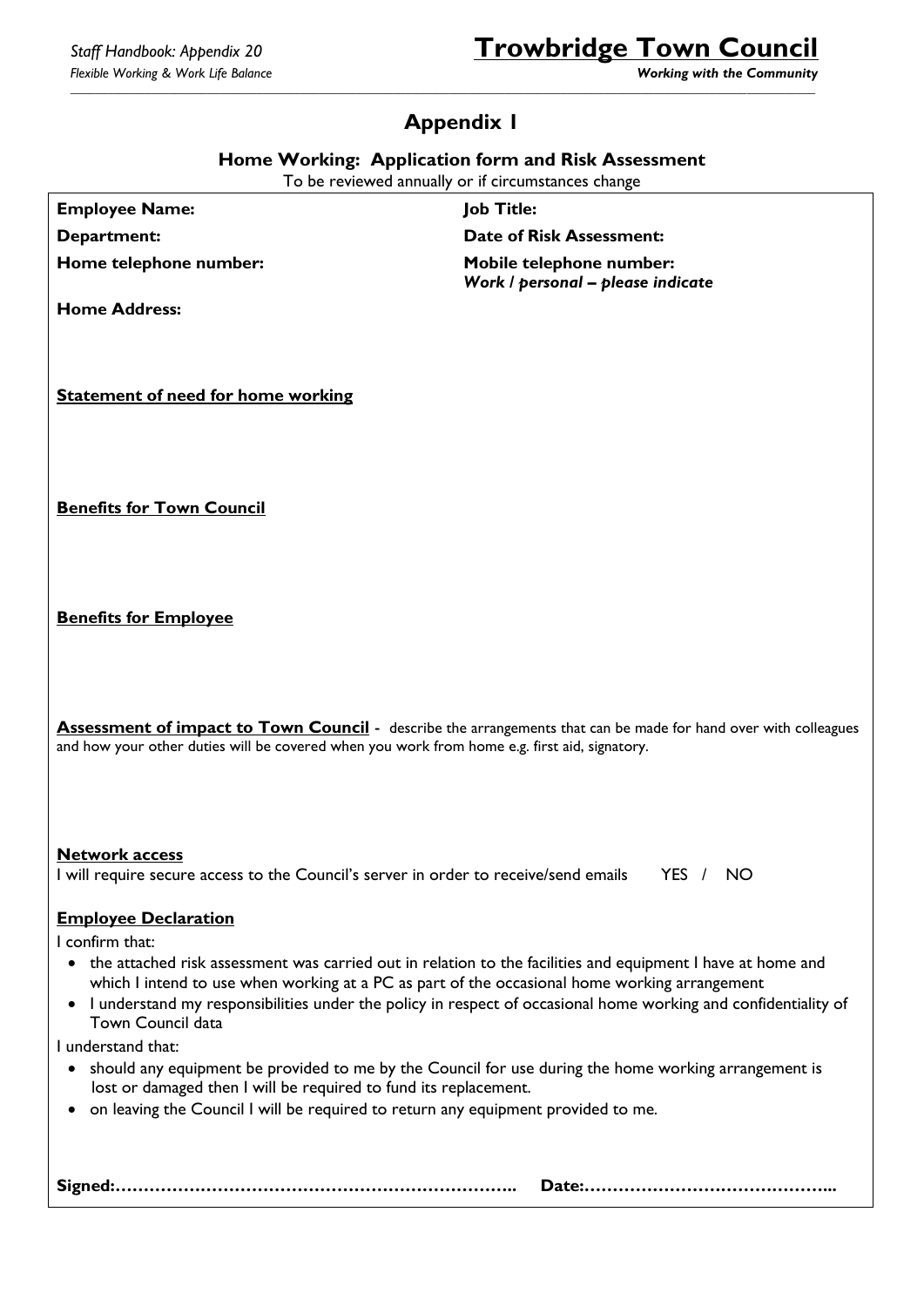| <b>Questions</b>                                                             | Yes / No | <b>Comments</b> |
|------------------------------------------------------------------------------|----------|-----------------|
| I. Chair                                                                     |          |                 |
| Is the chair height adjustable?<br>$\bullet$                                 |          |                 |
| Is the back rest adjustable in height & tilt?<br>٠                           |          |                 |
| Does the chair have a five-staff base?<br>$\bullet$                          |          |                 |
| Is the chair comfortable?                                                    |          |                 |
| Do you need a footrest?<br>٠                                                 |          |                 |
|                                                                              |          |                 |
| 2. Desk / work surface                                                       |          |                 |
| Is the area large enough for all the equipment and<br>٠                      |          |                 |
| the full range or tasks to be undertaken there?                              |          |                 |
| Is there sufficient clearance beneath the area for<br>$\bullet$              |          |                 |
| thighs and knees and to stretch the legs?                                    |          |                 |
| Have you sufficient space to access your desk as                             |          |                 |
| well as more space around it?                                                |          |                 |
| If you use a document holder is it positioned at<br>٠                        |          |                 |
| same height and distance as your monitor?                                    |          |                 |
| 3. Keyboard                                                                  |          |                 |
| Is there sufficient space in front of the keyboard<br>٠                      |          |                 |
| to place a wrist rest?                                                       |          |                 |
| • Are all the keys present and in working order?                             |          |                 |
|                                                                              |          |                 |
| 4. Mouse                                                                     |          |                 |
| Is there sufficient space adjacent to the keyboard<br>٠                      |          |                 |
| for the mouse to be used comfortably?                                        |          |                 |
| Is it positioned close to the keyboard to prevent<br>٠                       |          |                 |
| over extending or cramping of the wrist?                                     |          |                 |
| Do you have a mouse mat?<br>٠                                                |          |                 |
| 5. Screen                                                                    |          |                 |
| Is the monitor positioned firstly in front of you?                           |          |                 |
| Is the monitor positioned at the correct height?                             |          |                 |
| (when looking horizontally eyes should be resting just below                 |          |                 |
| the top of the screen)                                                       |          |                 |
| Does the screen tilt and swivel easily?<br>$\bullet$                         |          |                 |
| Is the image on the screen clear and stable?<br>٠                            |          |                 |
|                                                                              |          |                 |
| 6. Environment                                                               |          |                 |
| Are there any manual handling issues relating you<br>٠<br>working from home? |          |                 |
| Is the work area free from trip hazards -including<br>٠                      |          |                 |
| the tidying of cables and leads?                                             |          |                 |
| Does the route to your workplace involve using a<br>٠<br>loft ladder?        |          |                 |
| Are there access problems if you carry large or<br>٠<br>heavy items?         |          |                 |
| Is the general lighting adequate?<br>$\bullet$                               |          |                 |
| Can you eliminate strong light sources /<br>٠                                |          |                 |
| reflections?                                                                 |          |                 |
| Is the temperature and ventilations adequate and<br>٠                        |          |                 |
| free from draughts?                                                          |          |                 |
| Is the work area free from distracting noise?                                |          |                 |
| Will your home working activities involve                                    |          |                 |

#### *\_\_\_\_\_\_\_\_\_\_\_\_\_\_\_\_\_\_\_\_\_\_\_\_\_\_\_\_\_\_\_\_\_\_\_\_\_\_\_\_\_\_\_\_\_\_\_\_\_\_\_\_\_\_\_\_\_\_\_\_\_\_\_\_\_\_\_\_\_\_\_\_\_\_\_\_\_\_\_\_\_\_\_\_\_\_\_\_\_\_\_\_\_\_\_\_\_\_\_\_\_\_\_\_\_\_\_\_\_\_\_\_\_\_\_\_\_\_\_\_* **Risk Assessment on the home working environment**